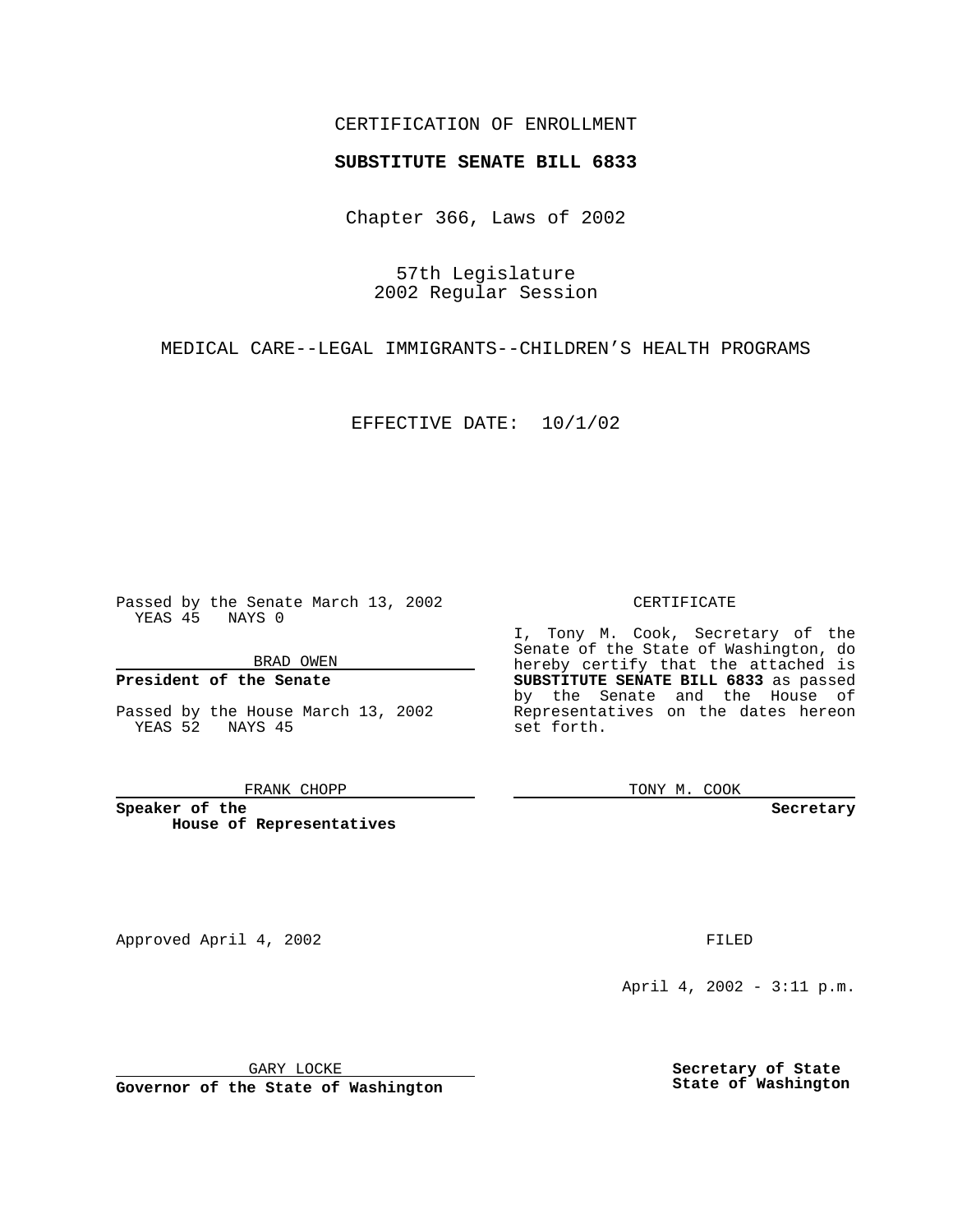# **SUBSTITUTE SENATE BILL 6833** \_\_\_\_\_\_\_\_\_\_\_\_\_\_\_\_\_\_\_\_\_\_\_\_\_\_\_\_\_\_\_\_\_\_\_\_\_\_\_\_\_\_\_\_\_\_\_

\_\_\_\_\_\_\_\_\_\_\_\_\_\_\_\_\_\_\_\_\_\_\_\_\_\_\_\_\_\_\_\_\_\_\_\_\_\_\_\_\_\_\_\_\_\_\_

Passed Legislature - 2002 Regular Session

### **State of Washington 57th Legislature 2002 Regular Session**

**By** Senate Committee on Ways & Means (originally sponsored by Senators Brown, Winsley, Thibaudeau and Franklin)

READ FIRST TIME 03/07/2002.

 AN ACT Relating to medical care for certain immigrants; amending RCW 74.08A.100 and 74.09.415; and providing an effective date.

BE IT ENACTED BY THE LEGISLATURE OF THE STATE OF WASHINGTON:

 **Sec. 1.** RCW 74.08A.100 and 1997 c 57 s 1 are each amended to read as follows:

 The state shall exercise its option under P.L. 104-193 to continue services to legal immigrants under temporary assistance for needy families, medicaid to the extent allowed by federal law, the state's 9 basic health plan as provided in chapter 70.47 RCW, and social services block grant programs. Eligibility for these benefits for legal immigrants arriving after August 21, 1996, is limited to those families where the parent, parents, or legal guardians have been in residence in Washington state for a period of twelve consecutive months before making their application for assistance. Legal immigrants who lose benefits under the supplemental security income program as a result of P.L. 104-193 are immediately eligible for benefits under the state's general assistance-unemployable program. The department shall redetermine income and resource eligibility at least annually, in accordance with existing state policy.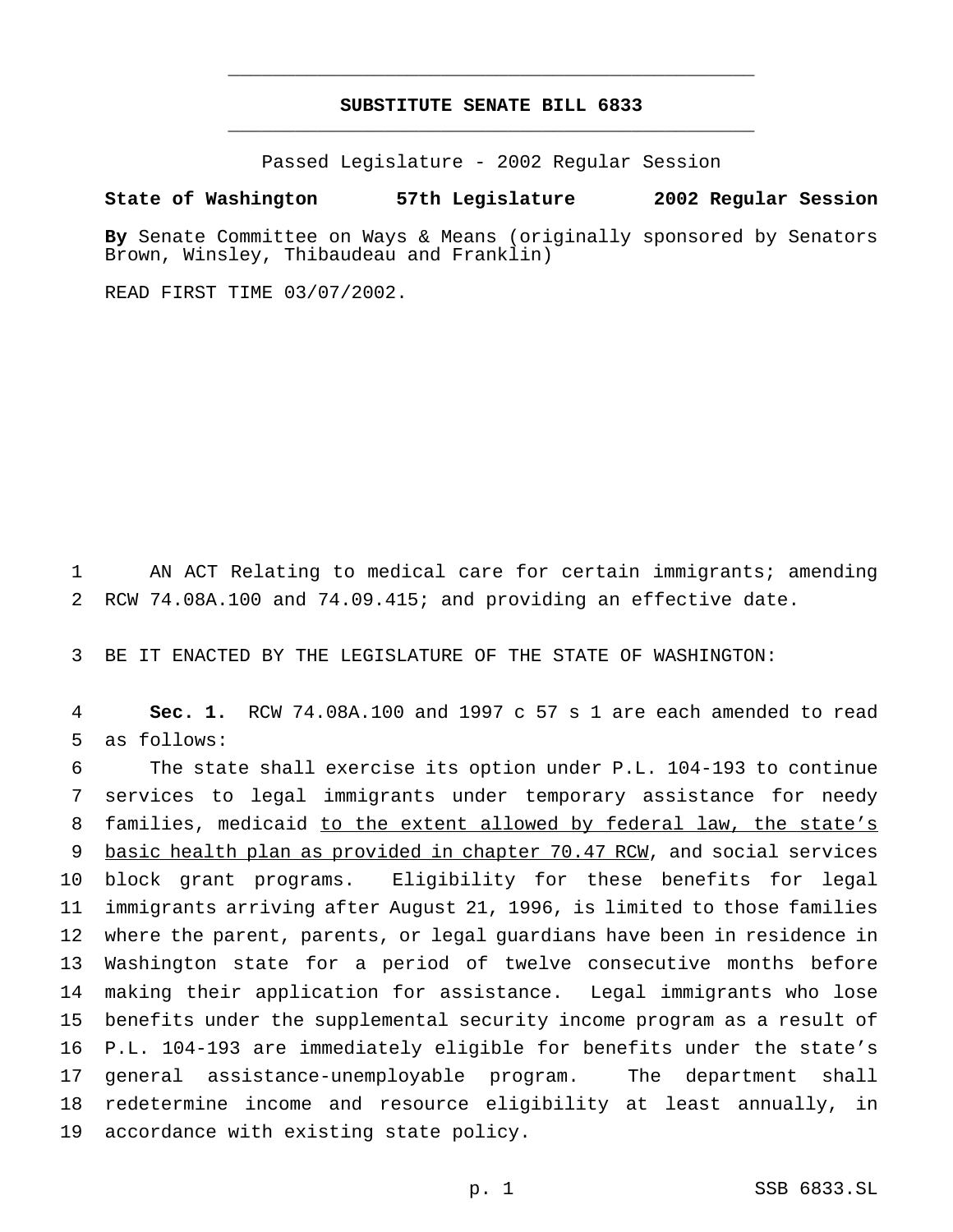**Sec. 2.** RCW 74.09.415 and 1998 c 245 s 144 are each amended to read as follows:

 (1) There is hereby established a program to be known as the children's health program.

To the extent of available funds:

 (a) Health care services may be provided to persons who are under eighteen years of age with household incomes at or below the federal 8 poverty level and ((not otherwise)) eligible for medical assistance or the limited casualty program for the medically needy.

 (b) The determination of eligibility of recipients for health care services shall be the responsibility of the department. The application process shall be easy to understand and, to the extent possible, applications shall be made available at local schools and other appropriate locations. The department shall make eligibility determinations within the time frames for establishing eligibility for children on medical assistance, as defined by RCW 74.09.510.

 (c) The amount, scope, and duration of health care services provided to eligible children under the children's health program shall be the same as that provided to children under medical assistance, as defined in RCW 74.09.520.

 (2) The legislature is interested in assessing the effectiveness of the prenatal care program. However, the legislature recognizes the cost and complexity associated with such assessment.

 The legislature accepts the effectiveness of prenatal and maternity care at improving birth outcomes when these services are received by eligible persons. Therefore, the legislature intends to focus scarce assessment resources to determine the extent to which support services such as child care, psychosocial and nutritional assessment and counseling, case management, transportation, and other support services authorized by chapter 296, Laws of 1990, result in receipt of prenatal and maternity care by eligible persons.

 The University of Washington shall conduct a study, based on a statistically significant statewide sampling of data, to evaluate the effectiveness of the maternity care access program set forth in RCW 74.09.760 through 74.09.820 based on the principles set forth in RCW 74.09.770.

 The University of Washington shall develop a plan and budget for the study in consultation with the joint legislative audit and review